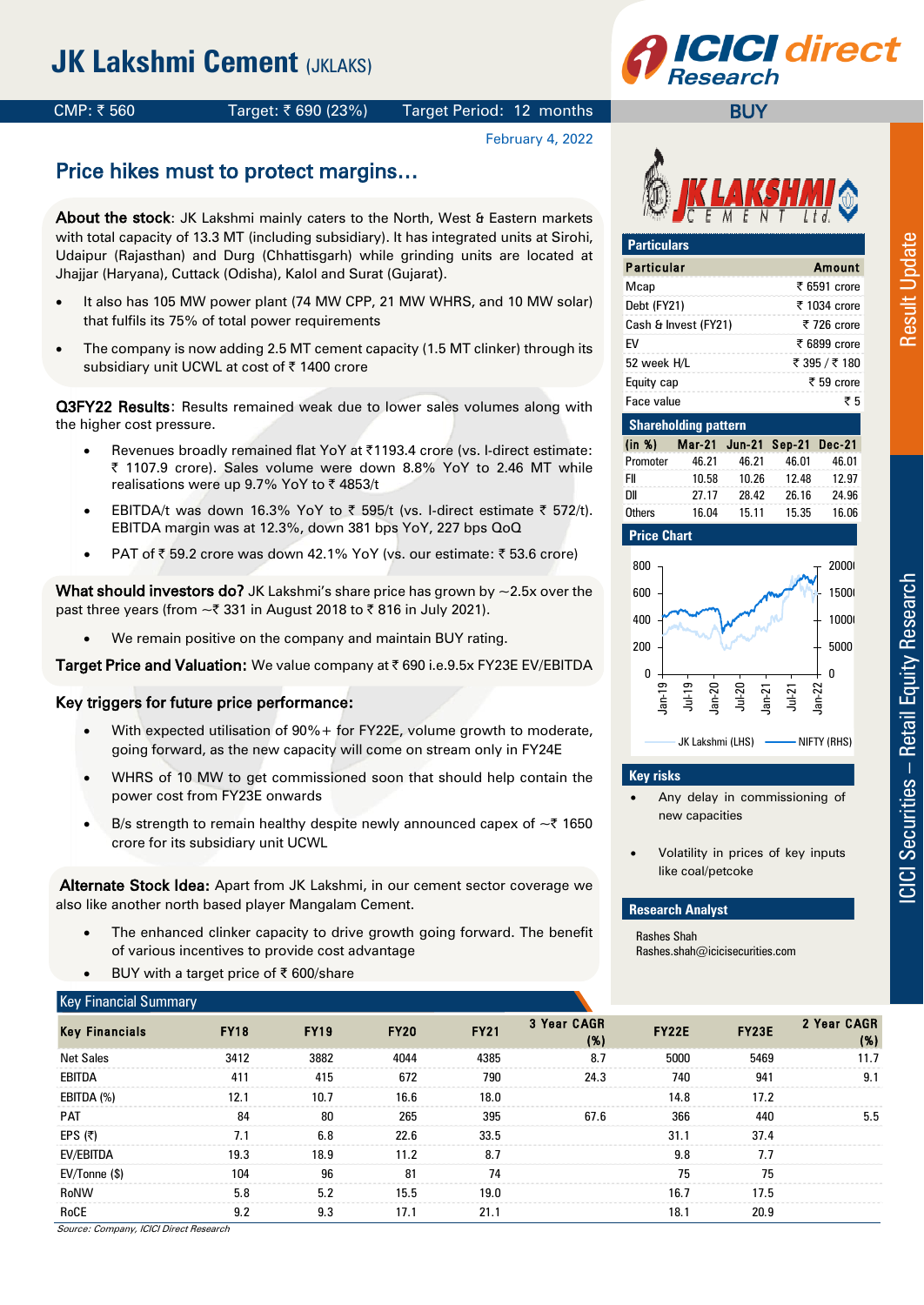#### **Result Update | JK Lakshmi Cement ICICI Direct Research ICICI Direct Research**

#### Key performance highlights

- Sales volumes were at 2.46 MT (down 8.8% YoY, up 6% QoQ). Transporters strike in Chhattisgarh affected dispatches for 17 days. Further, demand in other market also remained weak during November 2021 while realisations were up 9.7% YoY (flat QoQ) to ₹4853/t that remained in-line with our estimates (₹ 4885/t)
- Total production cost per tonne increased sharply by 14.6% YoY (up 3.4% QoQ) mainly led by higher power & fuel, freight & other costs. This led to EBITDA margin contraction of 381bps YoY to 12.3% (vs. I-direct estimate: 11.7%)
- The company reported EBITDA/t of  $\bar{\tau}$  595/tonne (vs. I-direct estimate: ₹ 572/t). Absolute EBITDA came in at ₹ 146.4 crore (down 23.7% YoY) vs. our estimated EBITDA of ₹ 129.7 crore
- PAT came in at  $\bar{\tau}$  59.2 crore (I-direct estimate:  $\bar{\tau}$  53.6 crore). It was down 42.1% YoY and 22.6% on QoQ basis
- The company's subsidiary Udaipur Cement Works is expanding its cement capacity by 2.5 MT, which is likely to be commissioned in December 2023E. On completion of this expansion, consolidated capacity of JKLC and UCWL will get enhanced to 16.4 MT

#### Key conference call highlights

Demand: Unseasonal rains and transporters strike in East led to sales volume loss during Q3. Demand has improved from mid-December and current trend remains healthy. Trade mix for 9MFY22 was at 54%

Capex: At JKLC, no expansion currently (plans will be announced in coming quarters). Intend to increase market share in Gujarat and Rajasthan. 10 MW WHR plant commissioning expected soon. Expect annual cost savings of ₹22-24 crore. No further plan for WHRS

Capex at subsidiary- No plans to merge subsidiary unit due to differential rate of tax structure at present. It will happen over next two to three years. UCWL completed de-bottlenecking and expanded clinker capacity by 0.3 MT to 1.5 MT and cement by 0.6 MT to 2.2 MT. It is now undergoing  $\overline{51,650}$  crore expansion. To add 2.5 MT cement and 1.5 MT clinker capacities (financed via debt and equity in the ratio of 2:1). The financial closure with the bank has already happened with loan tenure of 15 years including first 4 years of moratorium. Company to spend ₹200 crore and ₹1000 crore in FY22E and FY23E respectively towards capex and balance to be spend in FY24E

Cement prices & Cost: Cement price has increased  $\bar{\tau}$  5//bag in North during January 2022. In East, prices have increased by | 10-12/bag. Further price hikes are expected in February-March to offset cost pressure. Fuel consumption costs at  $\bar{\tau}$  9500/t in Q3 vs.  $\bar{\tau}$  8400/t in Q2 vs.  $\bar{\tau}$  7000/t in Q1FY22. Current fuel prices are at ₹ 10000/t+. Hence, further cost increase is expected in  $Q4$  as well. Currently using 60% petcock and 30% coal at company level. Eastern plant utilises higher amount of coal due to its close proximity. In terms of EBITDA, expect to generate and sustain EBITDA/t at  $\sim$ ₹850/t going ahead

On merger of JKLC & UCWL: Currently no plans of merger between UCWL and JKLC due to difference in the tax rates (UCWL  $@$  25% & JKLC  $@$  34%)

**Debt position:** Consolidated gross debt was at  $\sim$  ₹ 1634 crore while net debt was at ₹922 crore. Standalone gross debt at ₹1078 and net debt of ₹440 crore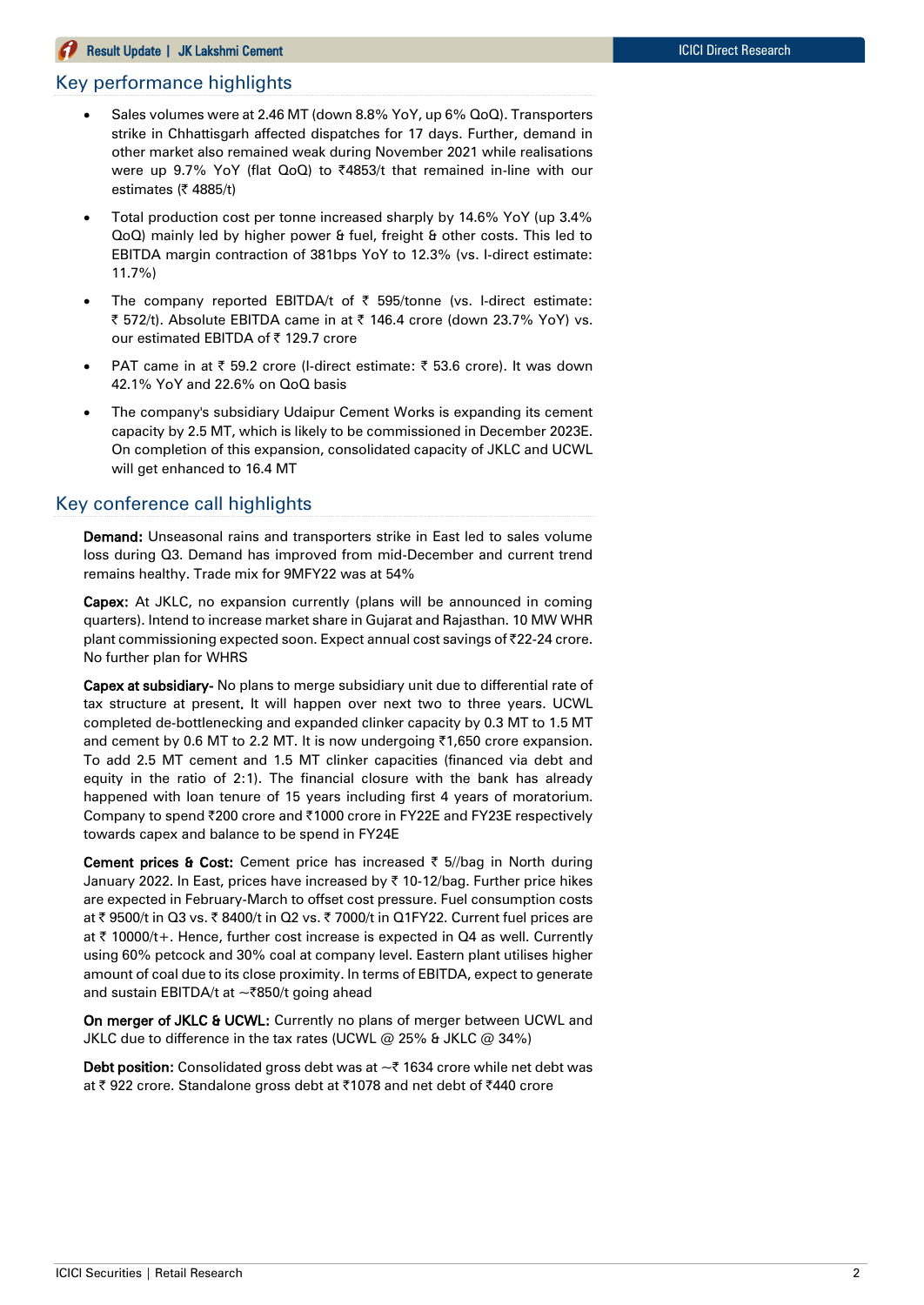#### Key triggers for future price performance

To add 2.5 MT cement capacity through its subsidiary in Rajasthan: With CU utilisations reaching over 99% in Q4FY21 & 91% in Q1FY22, the company will now be adding cement capacity of 2.5 MT (1.5TM clinker) at its existing plant in Udaipur unit (through subsidiary co Udaipur Cement Works Ltd) with total capex of |1650 crore. The same is likely to get commissioned by end of Q3FY24E. Ramp up of capacities in Durg in the past 4 years has led to co generating annual OCF of over~₹400 crore. Further, with liquidity buffer of ₹726 crore, we believe, the company is in better position fund this new expansion.

Focus on cost reductions to drive further efficiency: Being predominantly North (8.2 MT) and Central (3.5 MT) player, the co. has got structural advantage of balanced environment in these two high growing regions. Further, self-sufficiency in power, through captive power plant (CPP) of 54 MW, waste heat recovery (WHR) plant of 14 MW and solar power plant of 6 MW has helped the co. to reduce reliance on costly grid power. The progress on the WHRS Unit-III Project at Sirohi (10 MW) is as per schedule and will be commissioned soon. In the eastern region, the company has 7 MW WHR plant and has recently commissioned CPP of 20 MW to become selfsufficient. To reduce the freight cost, it has added 0.8 MT grinding unit in FY20 in Odisha. Proximity to market and self-sufficiency in power would continue to ensure improved cost efficiency going forward

Valuation & Outlook: While the company may remain laggard in terms of growth during FY21-23E due to delayed capacity expansion (likely commissioning Q3FY24E), the focus on strengthening BS with significant debt reduction in FY22E remains key positive. Given constructive sector outlook, we maintain positive stance the company and retain our BUY rating with revised TP of  $\overline{690}$ /share (@ 9.5x FY23EV/EBITDA)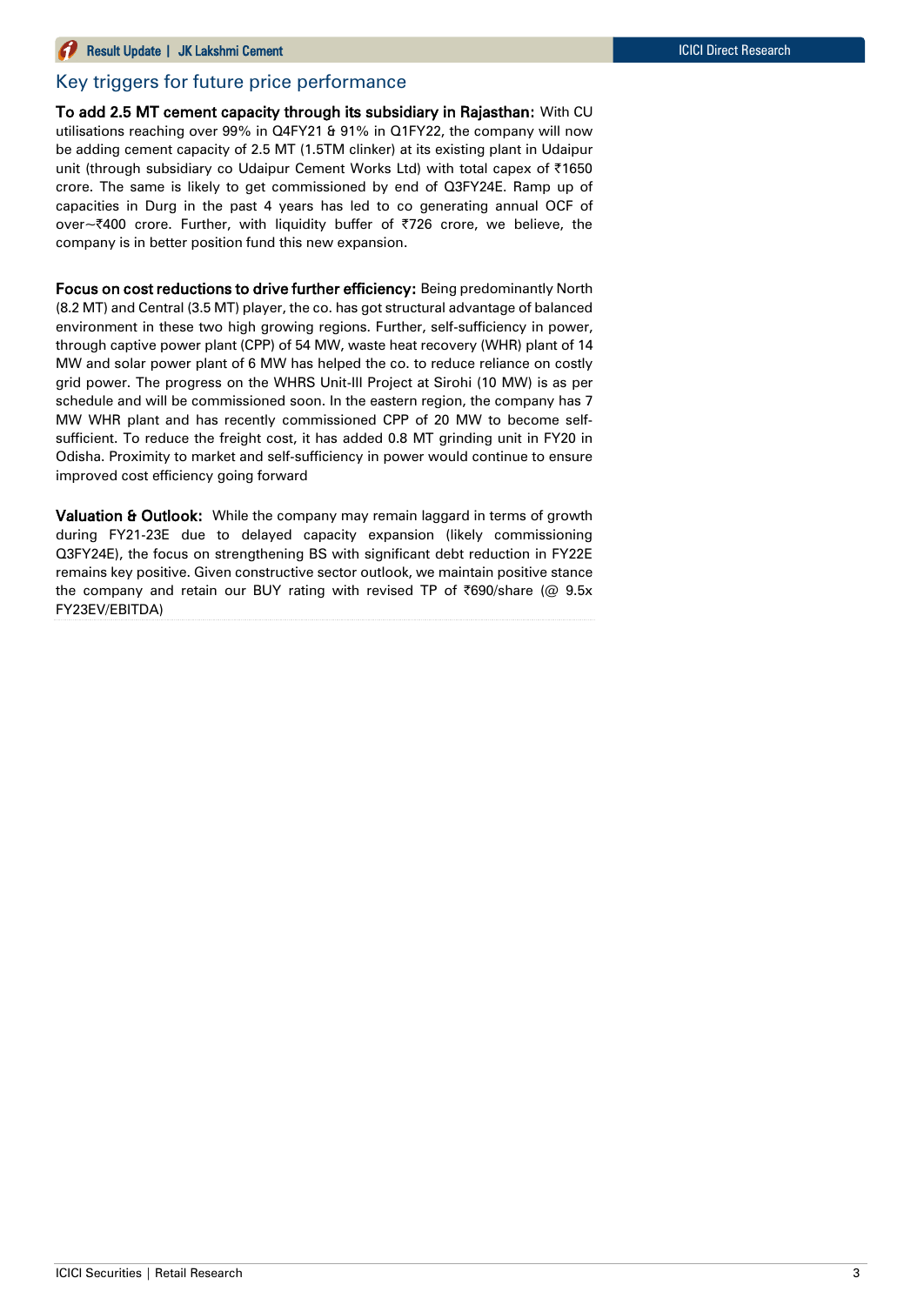| <b>Exhibit 1: Variance Analysis</b> |        |                                                   |               |              |             |         |                                                                                         |
|-------------------------------------|--------|---------------------------------------------------|---------------|--------------|-------------|---------|-----------------------------------------------------------------------------------------|
| <b>Particulars</b>                  |        | 0.3FY22 0.3FY22E 0.3FY21 YoY (%) 0.2FY22 0.00 (%) |               |              |             |         | <b>Comments</b>                                                                         |
| Net Sales                           | 1193.4 |                                                   | 1107.9 1192.8 |              | 0.1 1.118.2 |         | 6.7 Capacity utilsation remained better than industry at $\sim$ 84%                     |
| EBITDA                              | 146.4  | 129.7                                             | 191.8         | $-23.7$      | 162.6       | -99     |                                                                                         |
| EBITDA Margin (%)                   | 12.3   | 11.7                                              |               | 16.1 381 bps |             |         | 14.5 -227 bps Margin contraction is mainly attributed to sharp increase in power & fuel |
| <b>PAT</b>                          | 59.2   | 53.6                                              | 102.3         | $-42.1$      | 76.6        | $-22.6$ |                                                                                         |
|                                     |        |                                                   |               |              |             |         |                                                                                         |

| <b>Key Metrics</b>   |       |      |                       |       |             |         |
|----------------------|-------|------|-----------------------|-------|-------------|---------|
| Volume (MT)          | 2.46  | 2.27 | 2.70                  |       | $-8.8$ 2.32 |         |
| Realisation (₹)      | 4,853 |      | 4,885 4,426 9.7 4,820 |       |             |         |
| EBITDA per Tonne (₹) | 595   | 572  | 712                   | -16.3 | 701         | $-15.0$ |

| Pet tonne cost               |       | 0.3FY22 0.3FY22E 0.3FY21 YoY (%) 0.2FY22 0.00 (%) |       |         |       |         |                                                            |
|------------------------------|-------|---------------------------------------------------|-------|---------|-------|---------|------------------------------------------------------------|
| <b>Raw Material Expenses</b> | 1.100 | 1,150                                             | 1.120 | $-1.8$  | 1.199 | $-8.3$  |                                                            |
| <b>Employee Expenses</b>     | 353   | 350                                               | 323   | 9.2     | 364   | $-3.1$  |                                                            |
| Power and fuel               | 1,192 | 1,153                                             | 799   | 49.3    | 973   |         | 22.6 Higher petcoke prices led to sharp jummp in P&F costs |
| Freight                      | 1.011 | 1,030                                             | 901   | 12.2    | 974   | 3.8     |                                                            |
| <b>Others</b>                | 601   | 630                                               | 571   | 5.2     | 609   | $-1.3$  |                                                            |
| Total                        | 4.258 | 4,313                                             | 3.714 | 14.6    | 4,119 | 3.4     |                                                            |
| EBITDA                       | 595   | 572                                               | 712   | $-16.3$ | 701   | $-15.0$ |                                                            |

Source: Company, ICICI Direct Research

| Exhibit 2: Change in estimates |            |              |            |            |              |           |                 |  |  |  |  |  |  |
|--------------------------------|------------|--------------|------------|------------|--------------|-----------|-----------------|--|--|--|--|--|--|
|                                |            | <b>FY22E</b> |            |            | <b>FY23E</b> |           |                 |  |  |  |  |  |  |
| (₹ Crore)                      | <b>Old</b> | <b>New</b>   | % Change   | <b>Old</b> | <b>New</b>   | % Change  | <b>Comments</b> |  |  |  |  |  |  |
| Revenue                        | 5.044.5    | 4,999.8      | $-0.9$     | 5,488.6    | 5,469.4      | $-0.3$    |                 |  |  |  |  |  |  |
| <b>EBITDA</b>                  | 855.9      | 740.3        | $-13.5$    | 982.3      | 940.7        | $-4.2$    |                 |  |  |  |  |  |  |
| EBITDA Margin (%)              | 17.0       | 14.8         | $-216$ bps | 17.9       | 17.2         | $-70$ bps |                 |  |  |  |  |  |  |
| <b>PAT</b>                     | 472.0      | 365.9        | $-22.5$    | 466.9      | 439.7        | $-5.8$    |                 |  |  |  |  |  |  |
| EPS (₹)                        | 40.1       | 31.1         | $-22.5$    | 39.7       | 37.4         | $-5.8$    |                 |  |  |  |  |  |  |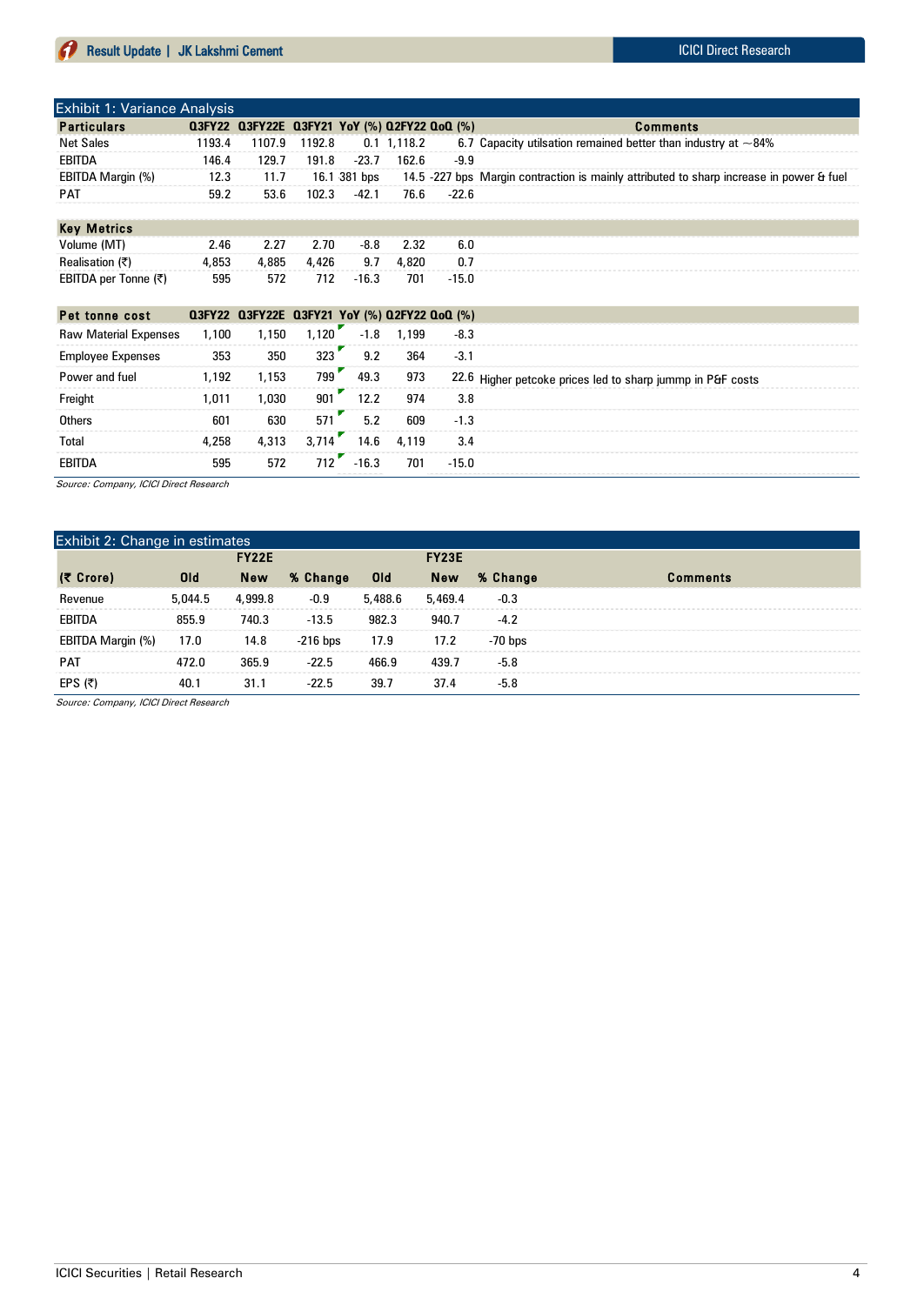#### Financial story in charts

#### Exhibit 3: Clinker and Cement capacity

|                                      | <b>State</b><br>Rajasthan<br>Gujarat<br>Haryana<br>Chhattisgarh<br>Gujarat<br>Odisha |        |             | Capacity     |              |
|--------------------------------------|--------------------------------------------------------------------------------------|--------|-------------|--------------|--------------|
|                                      |                                                                                      | Region | <b>FY21</b> | <b>FY22E</b> | <b>FY24E</b> |
| <b>Clinker capacity (Standalone)</b> |                                                                                      |        | 6.9         | 6.9          | 6.9          |
| <b>Standalone Cement Capacity</b>    |                                                                                      |        |             |              |              |
|                                      |                                                                                      | North  | 4.7         | 4.7          | 4.7          |
|                                      |                                                                                      | West   | 0.9         | 0.9          | 0.9          |
|                                      |                                                                                      | North  | 1.3         | 1.3          | 1.3          |
|                                      |                                                                                      | East   | 2.7         | 2.7          | 2.7          |
|                                      |                                                                                      | West   | 1.3         | 1.3          | 1.3          |
|                                      |                                                                                      | East   | 0.8         | 0.8          | 0.8          |
| Total cement capacity [A]            |                                                                                      |        | 11.7        | 11.7         | 11.7         |
| Rajasthan (Subsidiary)               |                                                                                      |        |             |              |              |
| Clinker capacity                     |                                                                                      |        | 1.2         | 1.5          | 3.0          |
| Cement Capacity [B]                  |                                                                                      | West   | 1.6         | 2.2          | 4.7          |
| <b>Total Capacity [A+B]</b>          |                                                                                      |        | 13.3        | 13.9         | 16.4         |

Source: Company, ICICI Direct Research

#### Exhibit 4: Location wise cement capacity





Exhibit 6: Realisations to improve gradually on healthy

 $\overline{0.3}$ 

FY19 FY20 FY21 FY22E FY23E

4825 4870

0.9

-5.0 0.0 5.0 %

10.0

15.0

 $9.3$ 

Source: Company, ICICI Direct Research

capacity utilisations

#### Exhibit 5: Volumes to grow at 6.4% CAGR over FY21-23E



#### 0.0 3700 3900

4017

■ Realisation (₹/tonne) -LS Growth (%) -RS

4402<sup>9.6</sup> 4416

Source: Company, ICICI Direct Research

Source: Company, ICICI Direct Research

3500

#### Exhibit 8: ..EBITDA/t remains lower than expectations



Source: Company, ICICI Direct Research

# Exhibit 7: Volumes decline 8.8% YoY in Q3FY22

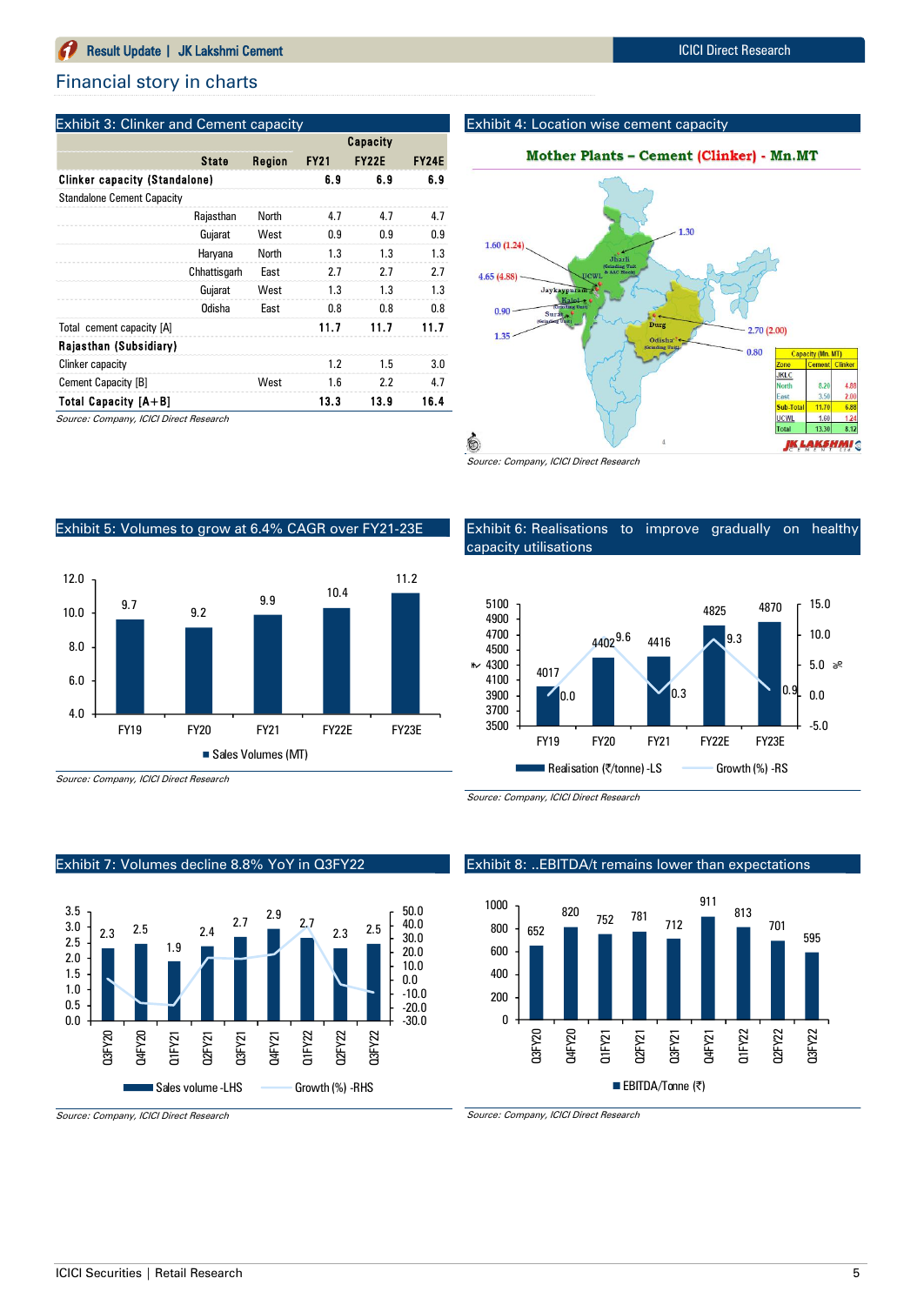### **Result Update | JK Lakshmi Cement ICICI Direct Research** ICICI Direct Research

#### Exhibit 9: Realisations up 10% YoY



Exhibit 10: EBITDA/t trend



Source: Company, ICICI Direct Research



#### Exhibit 12: PAT to improve led by improving operating profits

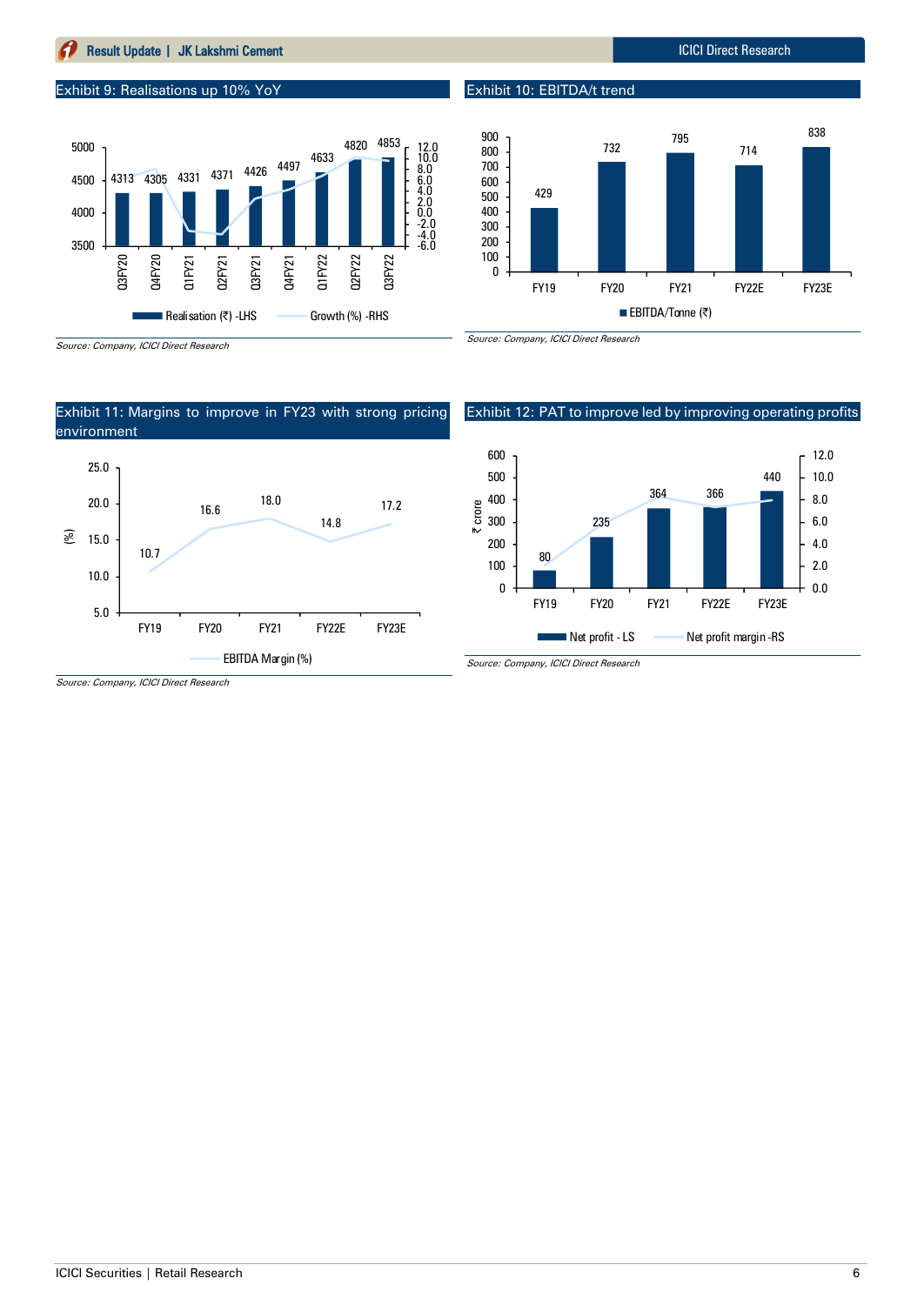## Financial Summary

| Exhibit 13: Profit & Loss Account (standalone) |             |             |              |              |
|------------------------------------------------|-------------|-------------|--------------|--------------|
| (Year-end March)                               | <b>FY20</b> | <b>FY21</b> | <b>FY22E</b> | <b>FY23E</b> |
| Total operating Income                         | 4,043.5     | 4,384.7     | 4,999.8      | 5,469.4      |
| Growth (%)                                     | 4.2         | 8.4         | 14.0         | 9.4          |
| Raw material                                   | 952.4       | 1083.9      | 1160.6       | 1213.1       |
| Power & Fuel                                   | 843.9       | 779.8       | 1125.9       | 1100.7       |
| <b>Employees</b>                               | 303.1       | 327.0       | 354.9        | 384.1        |
| Freight                                        | 817.6       | 883.2       | 1012.4       | 1100.7       |
| <b>Others</b>                                  | 454.2       | 521.2       | 605.7        | 730.1        |
| <b>Total Operating Exp.</b>                    | 3.371.1     | 3,595.0     | 4,259.5      | 4,528.7      |
| <b>EBITDA</b>                                  | 672.4       | 789.7       | 740.3        | 940.7        |
| Growth (%)                                     | 52.2        | 17.5        | $-6.3$       | 27.1         |
| Depreciation                                   | 188.4       | 194.2       | 185.6        | 194.8        |
| Interest                                       | 163.6       | 142.5       | 100.0        | 123.4        |
| Other Income                                   | 49.3        | 74.6        | 57.6         | 52.0         |
| <b>Exceptional items</b>                       | 30.2        | 30.9        | 0.0          | 0.0          |
| <b>PBT</b>                                     | 339.5       | 496.7       | 512.4        | 674.4        |
| <b>Total Tax</b>                               | 104.2       | 132.8       | 146.5        | 234.7        |
| <b>PAT</b>                                     | 235.2       | 363.9       | 365.9        | 439.7        |
| <b>Adjusted PAT</b>                            | 265.5       | 394.9       | 365.9        | 439.7        |
| Growth (%)                                     | 233.6       | 48.8        | $-7.3$       | 20.2         |
| Adjusted EPS (₹)                               | 22.6        | 33.5        | 31.1         | 37.4         |

| Exhibit 14: Cash flow statement |             |             |              |              |  |  |  |  |  |  |  |  |
|---------------------------------|-------------|-------------|--------------|--------------|--|--|--|--|--|--|--|--|
| (Year-end March)                | <b>FY20</b> | <b>FY21</b> | <b>FY22E</b> | <b>FY23E</b> |  |  |  |  |  |  |  |  |
| Profit after Tax                | 235.2       | 363.9       | 365.9        | 439.7        |  |  |  |  |  |  |  |  |
| Add: Depreciation               | 188.4       | 194.2       | 185.6        | 194.8        |  |  |  |  |  |  |  |  |
| (Inc)/dec in Current Assets     | $-106.2$    | 113.7       | $-789.1$     | $-115.2$     |  |  |  |  |  |  |  |  |
| Inc/(dec) in CL and Prov.       | 93.4        | 60.6        | 305.9        | $-217.0$     |  |  |  |  |  |  |  |  |
| CF from operating activit       | 410.7       | 732.4       | 68.3         | 302.4        |  |  |  |  |  |  |  |  |
| (Inc)/dec in Investments        | $-80.4$     | 29.3        | 0.0          | 0.0          |  |  |  |  |  |  |  |  |
| (Inc)/dec in Fixed Assets       | $-77.4$     | $-124.4$    | $-140.0$     | $-250.0$     |  |  |  |  |  |  |  |  |
| Others                          | 26.2        | 48.3        | 0.0          | 0.0          |  |  |  |  |  |  |  |  |
| CF from investing activit       | $-131.6$    | $-46.9$     | $-140.0$     | $-250.0$     |  |  |  |  |  |  |  |  |
| Issue/(Buy back) of Equity      | 0.0         | 0.0         | 0.0          | 0.0          |  |  |  |  |  |  |  |  |
| Inc/(dec) in loan funds         | $-214.9$    | $-363.8$    | 100.0        | 100.0        |  |  |  |  |  |  |  |  |
| Dividend paid                   | 0.0         | $-53.2$     | $-49.7$      | $-56.8$      |  |  |  |  |  |  |  |  |
| Inc/(dec) in Sec. premium       | 0.0         | 0.0         | 0.0          | 0.0          |  |  |  |  |  |  |  |  |
| <b>Others</b>                   | $-51.2$     | 59.5        | $-208.5$     | $-50.0$      |  |  |  |  |  |  |  |  |
| CF from financing activit       | $-266.1$    | $-357.5$    | $-158.2$     | -6.8         |  |  |  |  |  |  |  |  |
| Net Cash flow                   | 13.1        | 328.0       | $-229.9$     | 45.6         |  |  |  |  |  |  |  |  |
| <b>Opening Cash</b>             | 18.0        | 29.3        | 359.1        | 129.2        |  |  |  |  |  |  |  |  |
| Closing Cash                    | 31.1        | 357.3       | 129.2        | 174.8        |  |  |  |  |  |  |  |  |

Source: Company, ICICI Direct Research

Source: Company, ICICI Direct Research

| Exhibit 15: Balance Sheet summary |             |             |              |         |  |  |  |  |  |  |  |  |
|-----------------------------------|-------------|-------------|--------------|---------|--|--|--|--|--|--|--|--|
| (Year-end March)                  | <b>FY20</b> | <b>FY21</b> | <b>FY22E</b> | FY23E   |  |  |  |  |  |  |  |  |
| Liabilities                       |             |             |              |         |  |  |  |  |  |  |  |  |
| <b>Equity Capital</b>             | 58.9        | 58.9        | 58.9         | 58.9    |  |  |  |  |  |  |  |  |
| <b>Reserve and Surplus</b>        | 1,649.8     | 2,020.0     | 2,127.8      | 2,460.7 |  |  |  |  |  |  |  |  |
| <b>Total Shareholders funds</b>   | 1,708.7     | 2,078.9     | 2,186.6      | 2,519.6 |  |  |  |  |  |  |  |  |
| <b>Total Debt</b>                 | 1,398.0     | 1,034.2     | 1,134.2      | 1,234.2 |  |  |  |  |  |  |  |  |
| Deferred Tax Liability            | 18.7        | 64.1        | 64.1         | 64.1    |  |  |  |  |  |  |  |  |
| Other non-current liabilities     | 181.3       | 185.9       | 185.9        | 185.9   |  |  |  |  |  |  |  |  |
| <b>Total Liabilities</b>          | 3,306.7     | 3,363.1     | 3,570.9      | 4,003.8 |  |  |  |  |  |  |  |  |
| Assets                            |             |             |              |         |  |  |  |  |  |  |  |  |
| Gross Block                       | 5,121.2     | 5,169.1     | 5,436.6      | 5,696.6 |  |  |  |  |  |  |  |  |
| Less: Acc Depreciation            | 2,333.1     | 2,527.3     | 2,712.8      | 2,907.7 |  |  |  |  |  |  |  |  |
| <b>Net Block</b>                  | 2,788.1     | 2,641.8     | 2,723.7      | 2,788.9 |  |  |  |  |  |  |  |  |
| <b>Capital WIP</b>                | 151.0       | 227.5       | 100.0        | 90.0    |  |  |  |  |  |  |  |  |
| <b>Total Fixed Assets</b>         | 2.939.1     | 2,869.3     | 2,823.7      | 2,878.9 |  |  |  |  |  |  |  |  |
| <b>Investments</b>                | 416.9       | 367.3       | 367.3        | 367.3   |  |  |  |  |  |  |  |  |
| Inventory                         | 412.8       | 315.5       | 369.4        | 319.9   |  |  |  |  |  |  |  |  |
| <b>Debtors</b>                    | 88.2        | 53.7        | 275.1        | 84.6    |  |  |  |  |  |  |  |  |
| <b>Loans and Advances</b>         | 274.9       | 293.1       | 806.9        | 1,162.1 |  |  |  |  |  |  |  |  |
| Non current Investments           | 383.1       | 403.5       | 403.5        | 403.5   |  |  |  |  |  |  |  |  |
| Cash                              | 29.3        | 359.1       | 129.2        | 174.8   |  |  |  |  |  |  |  |  |
| <b>Total Current Assets</b>       | 1,188.3     | 1,424.7     | 1,984.0      | 2,144.8 |  |  |  |  |  |  |  |  |
| <b>Creditors</b>                  | 1,220.7     | 1,279.6     | 1,575.0      | 1,362.0 |  |  |  |  |  |  |  |  |
| Provisions                        | 16.9        | 18.6        | 29.1         | 25.2    |  |  |  |  |  |  |  |  |
| <b>Total Current Liabilities</b>  | 1,237.6     | 1,298.3     | 1,604.2      | 1,387.2 |  |  |  |  |  |  |  |  |
| <b>Net Current Assets</b>         | $-49.4$     | 126.5       | 379.8        | 757.6   |  |  |  |  |  |  |  |  |
| <b>Application of Funds</b>       | 3,306.7     | 3,363.1     | 3,570.9      | 4.003.8 |  |  |  |  |  |  |  |  |

Source: Company, ICICI Direct Research

| Exhibit 16: Ratio sheet     |             |             |              |              |
|-----------------------------|-------------|-------------|--------------|--------------|
| (Year-end March)            | <b>FY20</b> | <b>FY21</b> | <b>FY22E</b> | <b>FY23E</b> |
| Per share data (₹)          |             |             |              |              |
| <b>Adjusted EPS</b>         | 22.6        | 33.5        | 31.1         | 37.4         |
| Cash EPS                    | 36.0        | 47.4        | 46.9         | 53.9         |
| BV                          | 145.2       | 176.6       | 185.8        | 214.1        |
| <b>DPS</b>                  | 0.0         | 3.8         | 3.5          | 4.0          |
| Cash Per Share              | 2.5         | 30.5        | 11.0         | 14.8         |
| <b>Operating Ratios (%)</b> |             |             |              |              |
| <b>EBITDA Margin</b>        | 16.6        | 18.0        | 14.8         | 17.2         |
| <b>PAT Margin</b>           | 5.8         | 8.3         | 7.3          | 8.0          |
| Inventory days              | 32.7        | 30.3        | 25.0         | 23.0         |
| Debtor days                 | 8.9         | 5.9         | 12.0         | 12.0         |
| Creditor days               | 105.5       | 104.1       | 104.2        | 98.0         |
| Return Ratios (%)           |             |             |              |              |
| RoE                         | 15.5        | 19.0        | 16.7         | 17.5         |
| RoCE                        | 17.1        | 21.1        | 18.1         | 20.9         |
| RoIC                        | 17.9        | 24.7        | 18.7         | 22.1         |
| <b>Valuation Ratios (x)</b> |             |             |              |              |
| P/E                         | 28.0        | 18.1        | 18.0         | 15.0         |
| EV / EBITDA                 | 11.2        | 8.7         | 9.8          | 7.7          |
| EV / Net Sales              | 1.9         | 1.6         | 1.4          | 1.3          |
| Market Cap / Sales          | 1.6         | 1.5         | 1.3          | 1.2          |
| <b>Price to Book Value</b>  | 4.3         | 3.9         | 3.2          | 3.0          |
| <b>Solvency Ratios</b>      |             |             |              |              |
| Debt/EBITDA                 | 2.1         | 1.3         | 1.5          | 1.3          |
| Debt / Equity               | 0.8         | 0.5         | 0.5          | 0.5          |
| <b>Current Ratio</b>        | 0.7         | 0.8         | 1.0          | 1.3          |
| <b>Quick Ratio</b>          | 0.6         | 0.5         | 0.9          | 1.1          |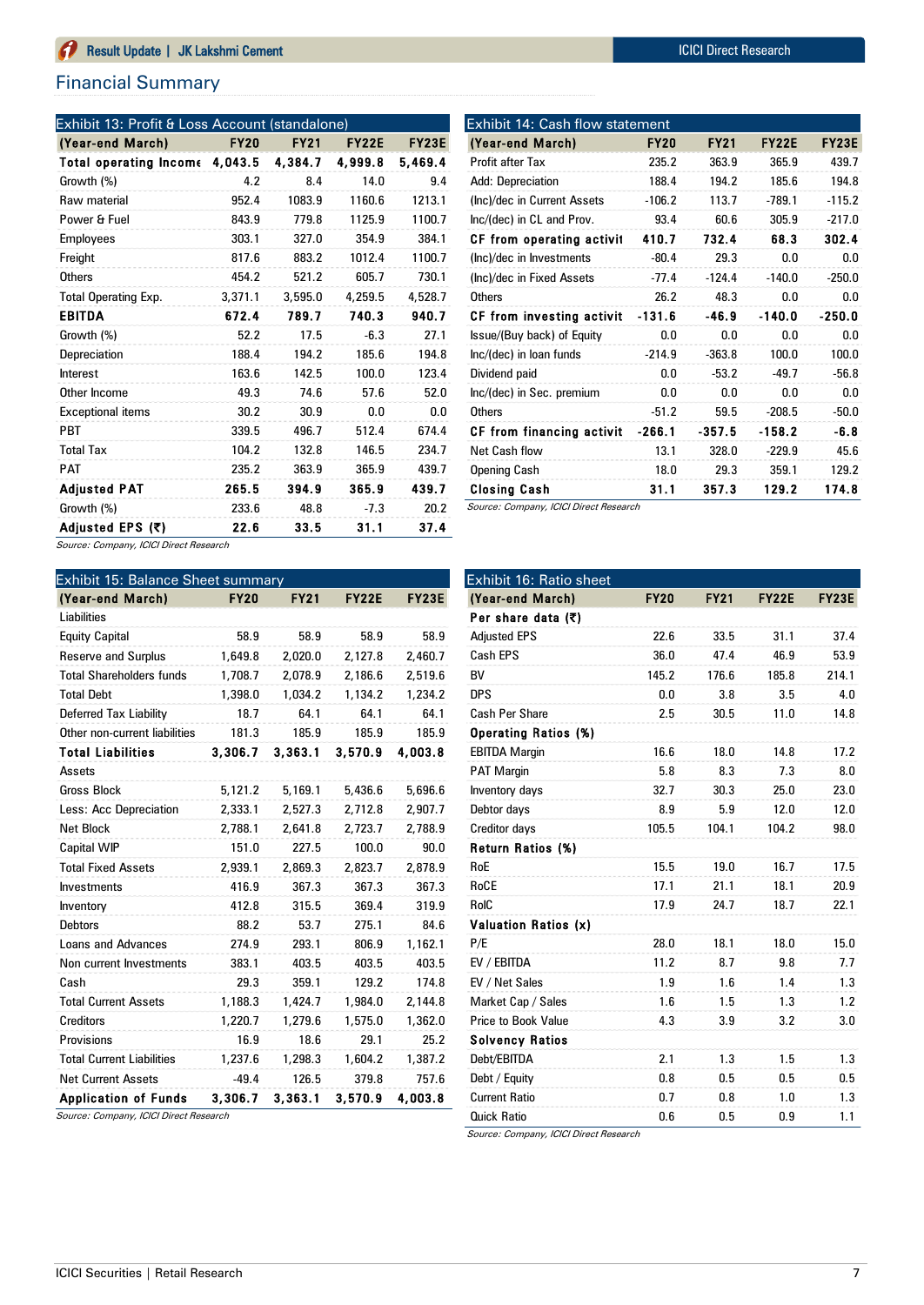| <b>Exhibit 17: ICICI Direct coverage universe (Cement)</b> |            |        |                                                                                           |     |     |               |      |      |      |               |     |     |                 |      |                |      |      |      |
|------------------------------------------------------------|------------|--------|-------------------------------------------------------------------------------------------|-----|-----|---------------|------|------|------|---------------|-----|-----|-----------------|------|----------------|------|------|------|
| Company                                                    | <b>CMP</b> | EPS(5) |                                                                                           |     |     | EV/EBITDA (x) |      |      |      | EV/Tonne (\$) |     |     | <b>RoCE (%)</b> |      | <b>RoE</b> (%) |      |      |      |
|                                                            | (5)        | TP(5)  | Rating FY21 FY22EFY23E FY21 FY22E FY23E FY21 FY22EFY23E FY21 FY22E FY23E FY21 FY22E FY23E |     |     |               |      |      |      |               |     |     |                 |      |                |      |      |      |
| $ACC*$                                                     | 2.290      | 2.800  | <b>BUY</b>                                                                                | 85  | 110 | 126           | 16.3 | 11.5 | 10.0 | 138           | 134 | 134 | 14.5            | 18.7 | 18.9           | 12.6 | 14.3 | 14.4 |
| Ambuja Cem <sup>*</sup>                                    | 381        | 475    | <b>BUY</b>                                                                                | 9   | 12  | 13            | 19.7 | 14.8 | 13.5 | 232           | 208 | 206 | 17.6            | 19.9 | 20.3           | 20.3 | 22.6 | 22.6 |
| UltraTech Cem                                              | 7.401      | 9,300  | <b>BUY</b>                                                                                | 191 | 214 | 261           | 21.3 | 20.7 | 16.3 | 299           | 289 | 248 | 14.7            | 13.9 | 17.2           | 12.7 | 12.8 | 13.8 |
| <b>Shree Cement</b>                                        | 24,900     | 34,500 | <b>BUY</b>                                                                                | 641 | 672 | 922           | 26.1 | 23.9 | 18.4 | 307           | 303 | 296 | 18.2            | 18.0 | 20.9           | 15.2 | 14.0 | 16.3 |
| Heidelberg Cem                                             | 230        | 285    | <b>HOLD</b>                                                                               | 14  | 15  | 17            | 12.0 | 10.0 | 8.3  | 131           | 127 | 121 | 20.1            | 23.7 | 27.2           | 21.1 | 20.3 | 20.8 |
| <b>JK Cement</b>                                           | 3.371      | 3.950  | <b>HOLD</b>                                                                               | 100 | 123 | 138           | 19.3 | 16.9 | 14.2 | 228           | 231 | 230 | 18.6            | 19.0 | 19.9           | 20.6 | 20.7 | 19.3 |
| JK Lakshmi Cen                                             | 565        | 690    | <b>BUY</b>                                                                                | 34  | 31  | 37            | 8.7  | 9.8  | 7.7  | 74            | 75  | 75  | 21.1            | 18.1 | 20.9           | 19.0 | 16.7 | 17.5 |
| <b>Star Cement</b>                                         | 96         | 120    | <b>BUY</b>                                                                                | 6   |     | 8             | 10.8 | 8.4  | 7.2  | 90            | 86  | 83  | 13.3            | 16.4 | 17.1           | 12.6 | 14.2 | 13.6 |
| <b>Ramco Cement</b>                                        | 879        | 1.130  | <b>BUY</b>                                                                                | 32  | 27  | 39            | 15.0 | 17.8 | 13.4 | 171           | 177 | 166 | 8.6             | 7.0  | 8.8            | 13.5 | 10.3 | 12.7 |
| <b>Sagar Cement</b>                                        | 258        | 315    | <b>BUY</b>                                                                                | 16  | 9   | 21            | 8.4  | 11.4 | 6.3  | 84            | 61  | 59  | 15.6            | 10.0 | 19.0           | 16.0 | 8.7  | 16.9 |

Source: Company, ICICI Direct Research, \*ACC and Ambuja FY20=CY19, FY21E=CY20E, FY22E=CY21E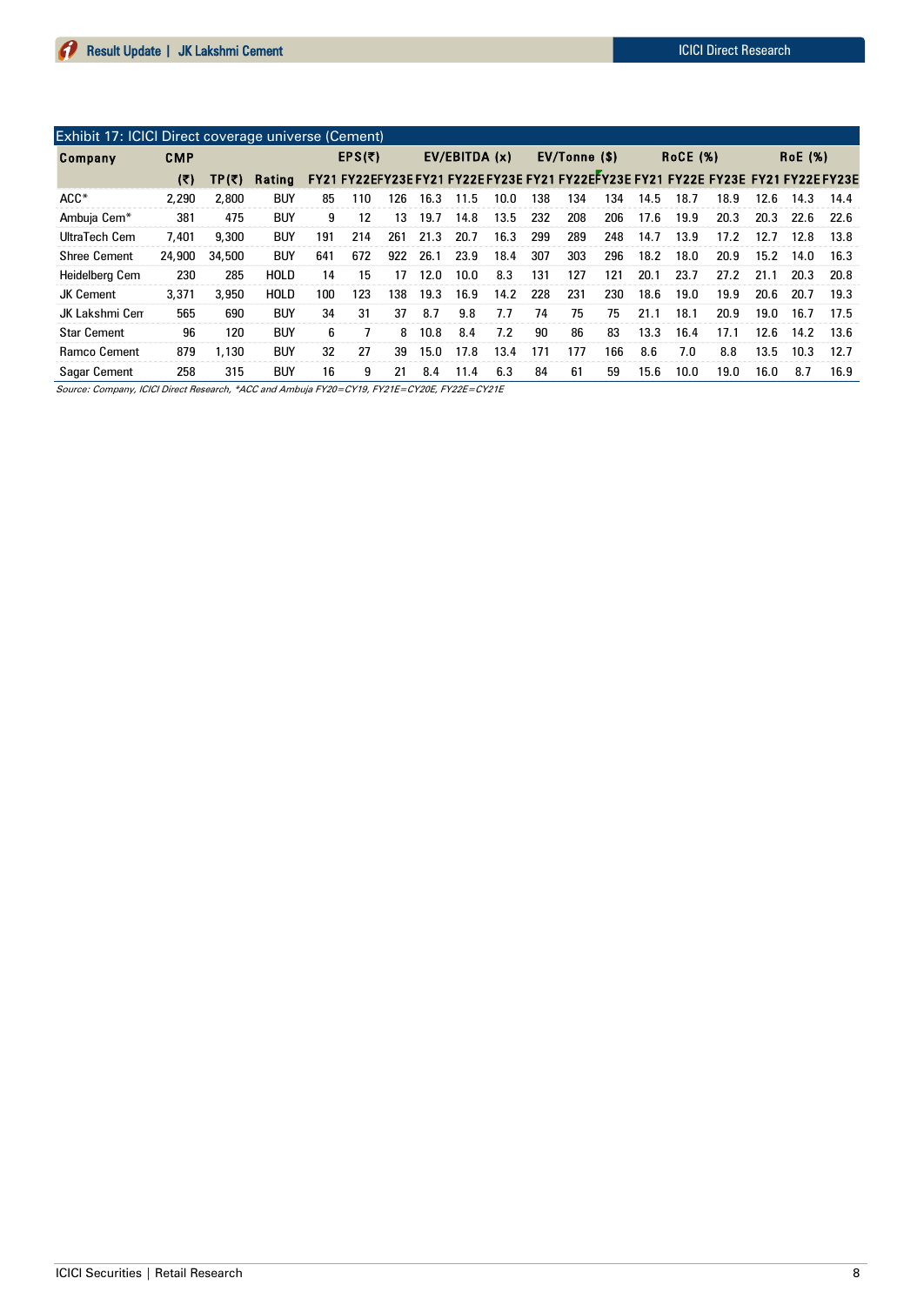# RATING RATIONALE

ICICI Direct endeavours to provide objective opinions and recommendations. ICICI Direct assigns ratings to its stocks according to their notional target price vs. current market price and then categorizes them as Buy, Hold, Reduce and Sell. The performance horizon is two years unless specified and the notional target price is defined as the analysts' valuation for a stock

Buy: >15% Hold: -5% to 15%; Reduce: -15% to -5%; Sell: <-15%



Pankaj Pandey **Head – Research head – Research** pankaj.pandey@icicisecurities.com

ICICI Direct Research Desk, ICICI Securities Limited, 1st Floor, Akruti Trade Centre, Road No 7, MIDC, Andheri (East) Mumbai – 400 093 research@icicidirect.com

ICICI Securities | Retail Research 9